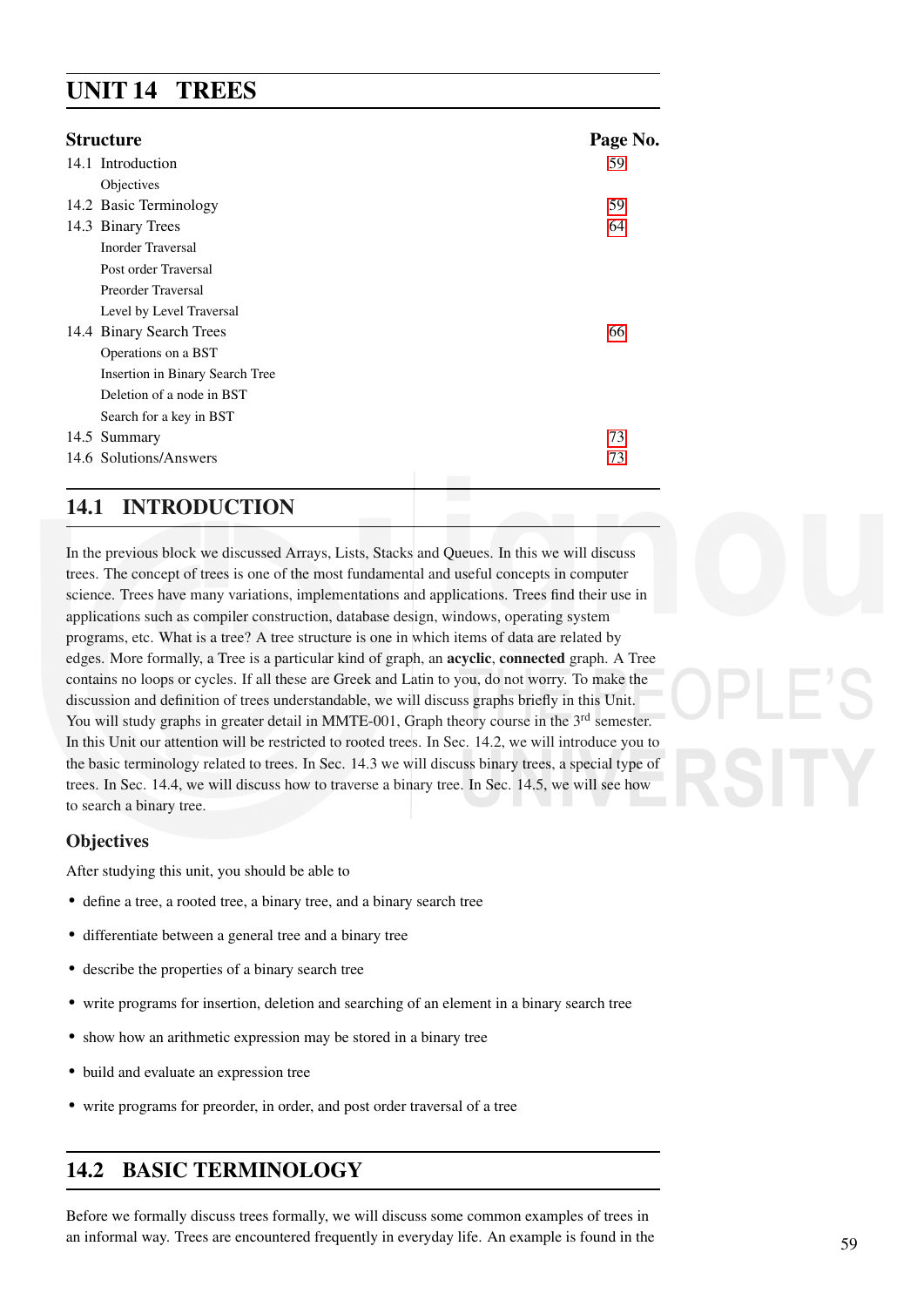Data Structures organisational chart of a large corporation. Computer Science in particular makes extensive use of trees. For example, in databases it is useful in organising and relating data. It is also used for scanning, parsing, generation of code and evaluation of arithmetic expressions in compiler design.

> A very common example is the ancestor tree as given in Fig. 1. This tree shows the ancestors of LAKSHMI. Her parents are VIDYA and RAMKRISHNA; RAMKRISHNA'S PARENTS are SUMATHI and VIJAYANANDAN who are also the grand parents of LAKSHMI (on father's side); VIDYA'S parents are JAYASHRI and RAMAN and so on.





All the above structures are called **rooted** trees. A tree is said to be **rooted** if it has one node, called the root that is distinguished from the other nodes. In Fig. 1, the root is LAKSHMI, in Fig. 2 the root is KALYANI and in Fig. 3 the root is LAKSHMI. We usually draw trees with the root at the top. Each node (except the root) has exactly one node above it, which is called its parent; the nodes directly below a node are called its children. We sometimes carry the analogy to family trees further and refer to the grandparent or the sibling of a node.

Let us now discuss some basic concepts in graph theory to prepare the ground for the study of trees. We start with a formal definition of a graph.

**Definition 2:** A (simple) **graph** G consists of a set V of vertices (or nodes) and a set E of edges (or arcs). We write  $G = (V, E)$  where V is a finite non-empty set of vertices. E is a subset of  $V \times V$ , the set of (unordered) pairs of elements in V.

Therefore,  $V(G)$ , read as 'V of G' is the set of vertices and  $E(G)$ , read as 'E of G' is the set of edges. An edge  $e = (v,w)$  is a pair of vertices v and w, and is said to be incident with v and w. A graph may be pictorially represented as in Fig. 4. 60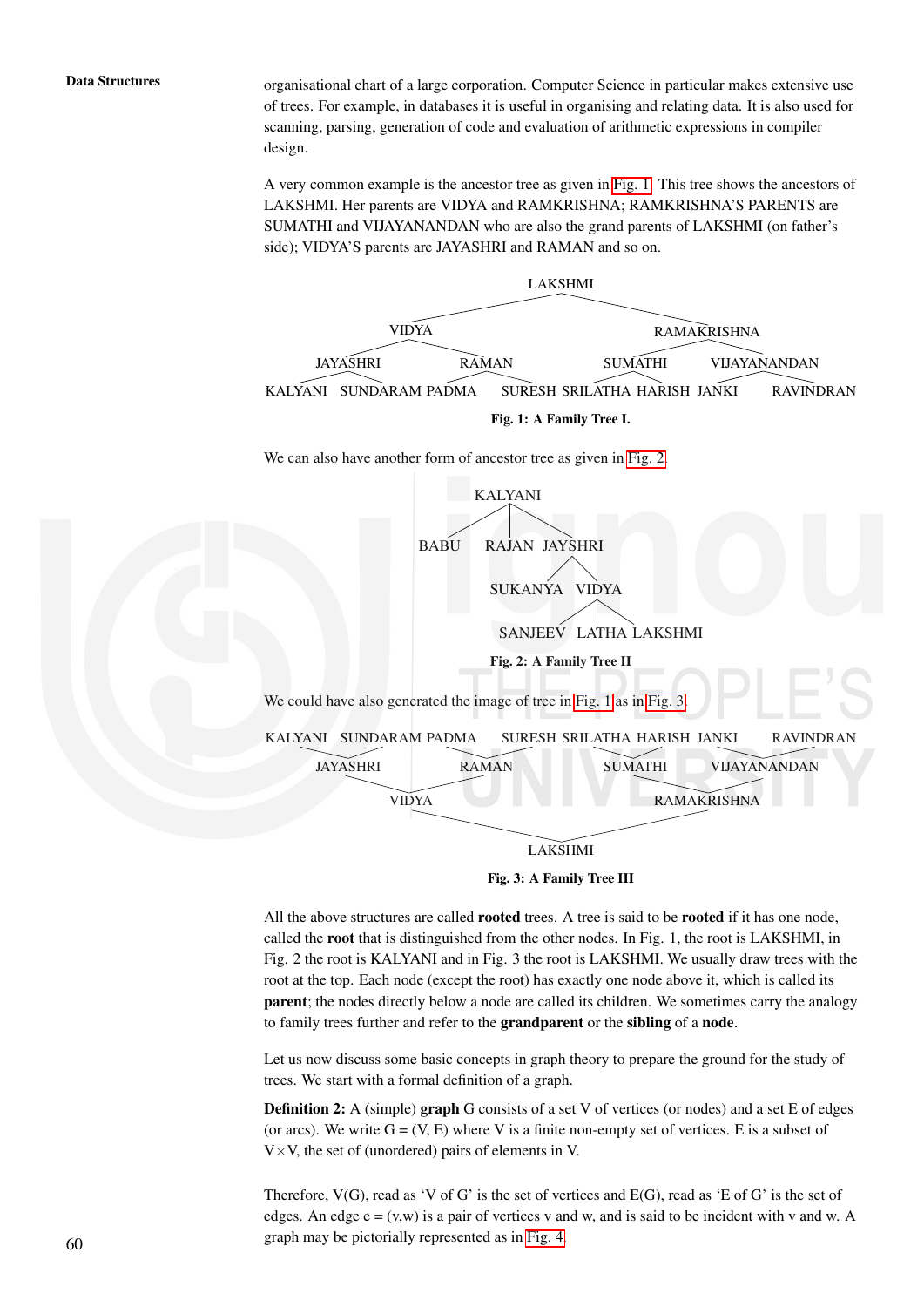

We have numbered the nodes as 1, 2, 3, 4 and 5. So,

$$
V(G) = \{1, 2, 3, 4, 5\}
$$

and

$$
E(G) = \{(1,2), (2,3), (3,4), (4,5), (1,5), (1,3), (3,5)\}
$$

You may notice that we wrote the edge incident with node 1 and node 5 as  $(1,5)$ ; we could have also written (5,1) instead. The same applies to all edges. Here, we do not attach ordering of the vertices. This is an unordered graph or a simple graph.

**Definition 3:** By a subgraph of a graph  $(V(G), E(G))$ , we mean a graph  $(V(H), E(H))$ , where  $V(H) \subset V(G)$  and  $E(H) \subset E(G)$ .

For example, the graph in Fig. 5 is a subgraph of the graph in Fig. 4 with  $V(H) = 3,4,5$  and  $E(H) = \{(3,4), (3,5), (4,5)\}\$ 



We can also attach importance to the order of the vertices. We then get an **ordered graph**. In this, each vertex is represented by an ordered pair. So, we consider (1,5) and (5,1) as different edges. We can represent a directed graph pictorially as in Fig. 6.



Fig. 6

We indicate the direction by an arrow. The set of vertices for this graph remains the same as that of the earlier example, i.e.

 $V(G) = 1,2,3,4,5$ 

However, the set of edges would be

 $E(G) = \{(1,2),(2,3),(3,4),(5,4),(5,1),(1,3),(5,3)\}$ 

Did you notice the difference? Also, note that arrow is always from tail vertex to head vertex. In our further discussion on graphs, we will refer to directed graphs as digraphs and undirected graphs as simply graphs.

**Definition 4:** Two vertices, v and w, in a graph are **adjacent** if  $(v, w)$  is in  $E(G)$ . In the case of digraphs, v and w are adjacent if either  $(v, w)$  or  $(w, v)$  is in  $E(G)$ .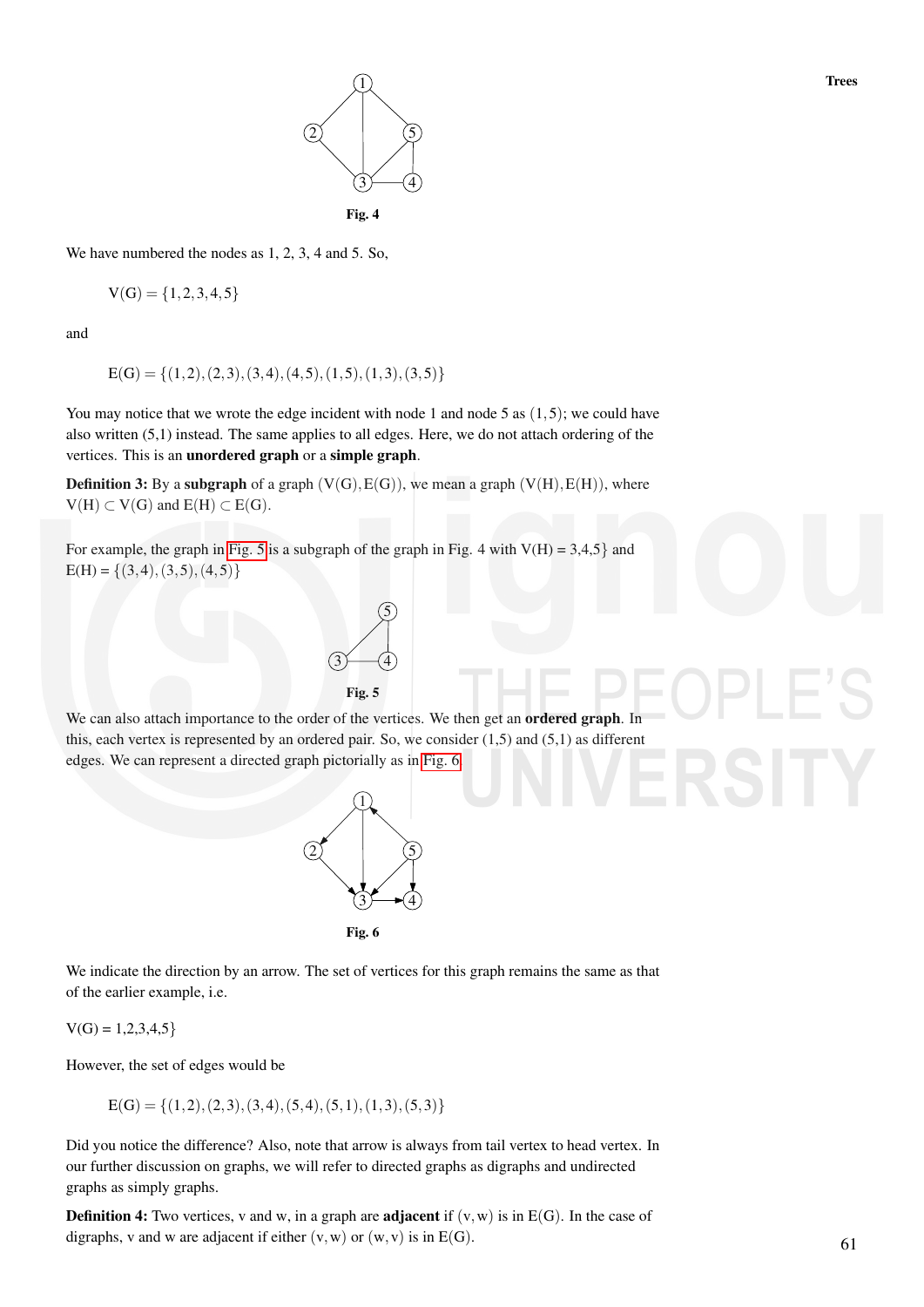

In Fig. 7, vertices 1 and 2 are adjacent, but 1 and 4 are not adjacent.

**Definition 5:** A **path** from a vertex v to a vertex w is a sequence of vertices starting with v and ending in w with each vertex adjacent to the next. v is called the starting vertex and w is called the end vertex. We say that vertices in the sequences lie on the path or simply on the path joining the vertices v and w. A path in which the starting vertex and the end vertex are the same is called a cycle.

In Fig. 6, 1, 3, 4 is a path joining 1 and 4. In Fig. 4 on the preceding page, 5,4,3,2 is a path joining 5 and 2. In Fig. 4 on the facing page, 1,2,3,1 is a cycle.

Notice that, in Fig. 4, we can always find a path joining any two vertices. Such graphs are called connected graphs. If there are two vertices in a graph which are not connected by path, we say that the graph is disconnected. For example the graph in Fig. 7 is disconnected.

Notice that, although the graph in Fig. 7 looks like two different graphs, it is a single graph with  $V(G) = 1,2,3,4$  and  $E(G) = (1,2), (3,4)$ . In this graph there is no path connecting 1 and 4. Also, you can see that the graph has two 'pieces'. They are called connected components of the graph. A connected component of a graph is a maximal connected subgraph of a graph. In other words, a connected component must be a connected graph and it should not be a proper subgraph of any other connected subgraph of G. For example,  $V(G_1) = 1,2$ ,  $E(G_1) = \{(1,2)\}\$ is a connected component of G.

**Definition 6:** The **degree** of a vertex of v a graph is the number of edges incident on the vertex v. In the case of a digraph, the in degree of a vertex  $v$  is the number of edges that end in  $v$  and the out degree is the number of vertices that start in v.

For example, in Fig. 4, the degree of 1 is three and the degree of 3 is four.

Definition 7: A graph is called a tree if it is connected and does contain any cycle.



Fig. 8

Fig. 8 is an example of a tree.

In this Unit, we will discuss only a special class of trees called rooted trees. In what follows, we will also use the term node for the vertex of a tree and branch for the edge of a tree.

In Fig. 2 root is KALYANI. The three sub-trees are rooted at BABU, RAJAN and JAYASHRI. Sub-trees with JAYASHRI as root has two sub-trees rooted at SUKANYA and VIDYA and so on. The nodes of a tree have a parent-child relationship.

The root does not have a parent; but each one of the other nodes has a parent node associated to it. A node may or may not have children, i.e. it may be of degree 1. A node that has no children is called a leaf node. 62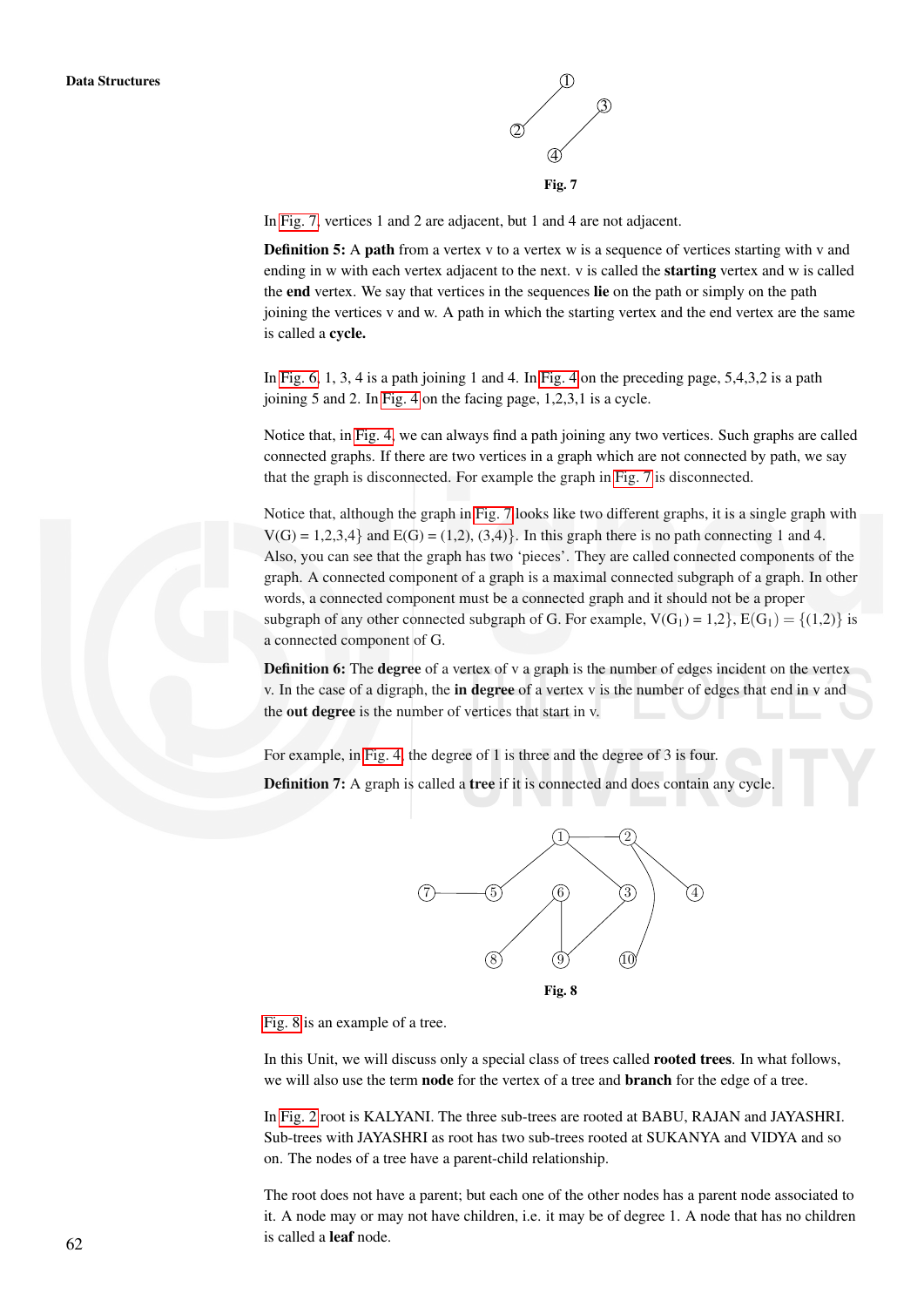If a tree has n nodes, one of which is the root then there would be  $n-1$  branches. It follows Trees from the fact that each branch connects some node to its parent, and every node except the root has one parent. Nodes with the same parent are called siblings. Consider the tree given in Fig. 9.



K, L, and M are all siblings. B, C, D are also siblings.

There is exactly one path between any two nodes and between the root and each of the other nodes in the tree in particular. If there is more than one path between 2 nodes in a graph, the graph will contain a cycle; the graph will not be acyclic. If there is no path between two nodes, the graph will not be connected. In either case the graph will not be a tree. Nodes with no children are called leaves, or terminal nodes. Nodes with at least one child are sometimes called non-terminal nodes. We sometime refer to non-terminal nodes as internal nodes and terminal nodes as external nodes.

The length of a path is the number of branches (edges) on the path. Further if n lies on the unique path from the root to i, the n is an **ancestor** of i and i is a **descendant** of n. Also there is a path of length zero from every node to itself, and there is exactly one path from the root to each node.

Let us now see how these terms apply to the tree given in Fig. 9. A path from A to K is A-D-G-J-K and the length of this path is 4.

A is ancestor of K and K is descendant of A. All the other nodes on the path are also descendants of A and ancestors of K.

The **depth** of any node  $n_i$  is the length of the path from the root to  $n_i$ . Thus, the root is at depth 0(zero). The **height** of a node  $n_i$  is the longest path from  $n_i$  to a leaf. Thus all leaves are at height zero. Further, the height of a tree is same as the height of the root. For the tree in Fig. 9, F is at height 1 and depth 2. D is at height 3 and depth 1. The height of the tree is 4. Depth of a node is sometimes also referred to as level of a node.

An acyclic graph which is not connected is called a forest. Each component of such a graph will be a tree; for example, if we remove the root and the edges connecting it from the tree in Fig. 9, we are left with a forest consisting of three trees rooted at A, D and G, as shown in Fig. 10. Let us now list some of the properties of a tree:



Fig. 10: A Forest (sub-tree)

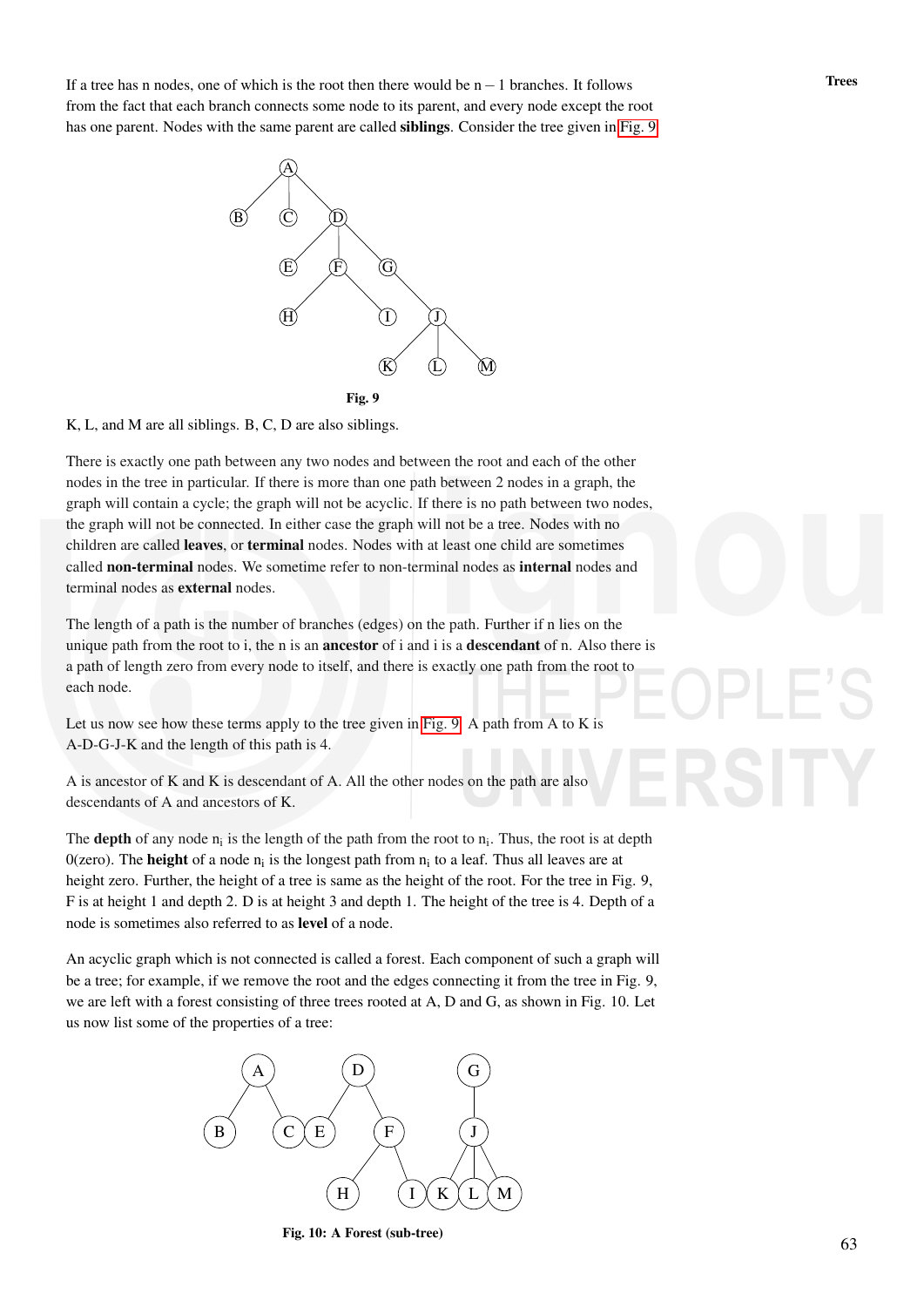### Data Structures **Properties of a tree**

- 1. Any node can be root of the tree each node in a tree has the property that there is exactly one path connecting that node with every other node in the tree.
- 2. Each node, except the root, has a unique parent and every edge connects a node to its parents .Therefore, a tree with N nodes has N-1 edges.

We close the discussion of general trees here. In the next section, we will discuss binary trees.

# 14.3 BINARY TREES

By definition, a Binary tree is a tree which is either empty or consists of a root node and two disjoint binary trees called the left subtree and right subtree. In Fig. 11, a binary tree T is depicted with a left subtree, L(T) and a right subtree R(T).





a binary tree, no node can have more than two children. So, every node in a binary tree has 0, 1 or no children. Binary trees are special cases of general trees. The terminology we have discussed in the previous section applies to binary trees also.

### Let us list the properties of binary trees:

- 1. Recall from the previous section the definition of internal and external nodes.- A binary tree with N internal nodes has maximum of  $(N + 1)$  external nodes : Root is considered as an internal node.
- 2. The external path length of any binary tree with N internal nodes is 2N greater than the internal path length.
- 3. The height of a full binary tree with N internal nodes is about  $log_2N$

As we shall see, binary trees appear extensively in computer applications, and performance is best when the binary trees are full (or nearly full). You should note carefully that, while every binary tree is a tree, not every tree is a binary tree.

A full binary tree or a complete binary tree is a binary tree in which all internal nodes have degree and all leaves are at the same level. The Fig. 11 illustrates a full binary tree.



Fig. 12: A full binary tree.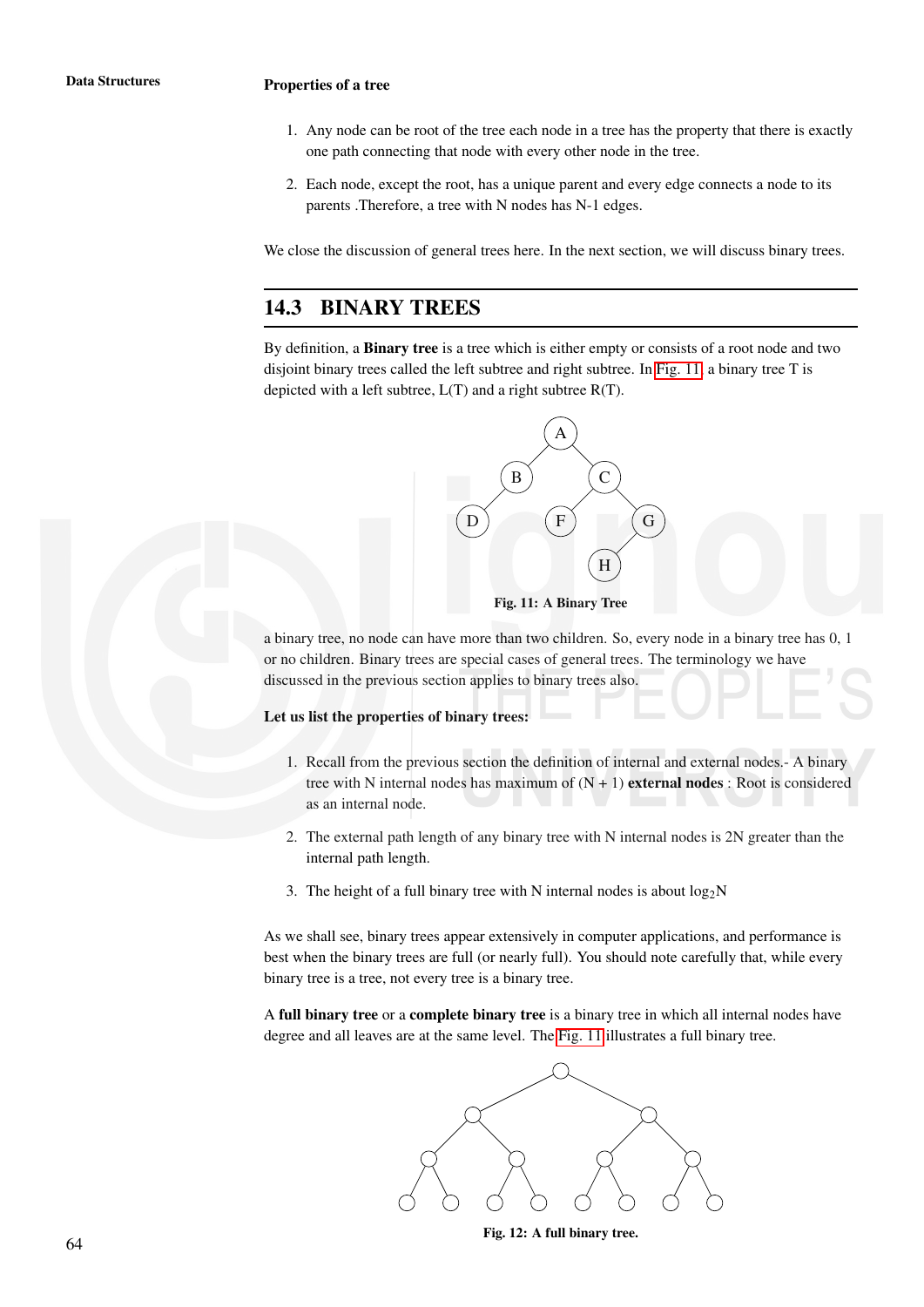### Implementation

A binary tree can be implemented as an array of nodes or a linked list. The most common and easiest way to implement a tree is to represent a node as a struct consisting of the data and pointer to each child of the node. Because a binary tree has at most two children, we can keep direct pointers to them. A binary tree node declaration in change may look like.

struct tnode { Struct tnode \*left; Int data; Struct tnode \*right;}; typedef struct tnode Tnode; typedef TNode \*TNodePtr;

Let us now consider a special case of binary tree. it is called a 2-tree or a strictly binary tree. It is a non-empty binary tree in which either both sub trees are empty or both sub trees are 2-trees. For example, the binary trees in Fig. 13a and Fig. 13b are 2-trees, but the trees in Fig. 13c and 13d are not 2- trees.



Binary trees are most commonly represented by linked lists. Each node can be considered as having 3 elementary fields: a data field, left pointer, pointing to left sub tree and right pointer pointing to the right sub tree.



Fig. 14: Linked list representation of a Binary Tree

Fig. 14 contains the linked storage representation of a binary tree Fig. 11. A binary tree is said to be complete (See Fig. 11) if it contains the maximum number of nodes possible for its height. In a complete binary tree:

- 1. The number of nodes at level 0 is 1.
- 2. The number of nodes at level 1 is 2.
- 3. The number of nodes at level 2 is 4, and so on.
- 4. The number of nodes at level i is  $2^i$ . Therefore for a complete binary tree with k- levels contains  $\sum_{i=0}^{k} 2^{i}$  nodes.

E6) How many different trees are there with three nodes? Draw each.

E7) Give level, degree and height of each node of the tree in Fig. 15.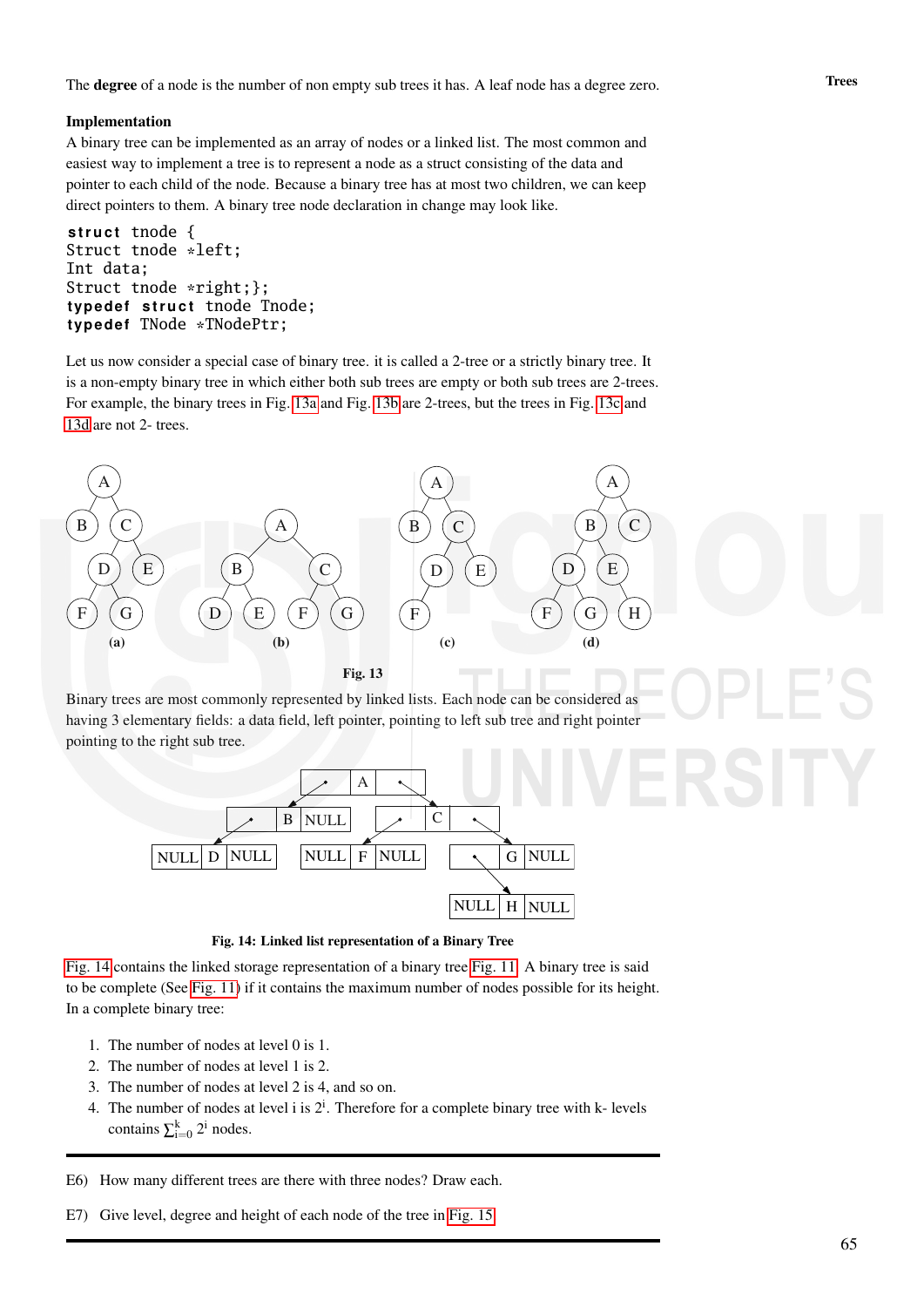

We conclude this section here. In the next section, we will take up tree traversal.

# 14.4 TRAVERSALS OF A BINARY TREE

By a traversal of a graph is to visit each node exactly once. In this section we shall discuss traversal of a binary tree. It is useful in many applications. For example, in searching for particular nodes. Compilers commonly build binary trees in the process of scanning, parsing, generating code and evaluation of arithmetic expression. Let T be a binary tree. There are a number of different ways to proceed. The methods differ primarily in the order in which they visit the nodes. The four different traversals of T are In order, Post order, Preorder and Level-by-level traversal.

### 14.4.1 In order Traversal

It follows the general strategy of Left-Root-Right. In this traversal, if T is not empty, we first traverse

- 1. the left sub tree and recursively traverse in order this tree;
- 2. then visit the root node of T; and
- 3. then traverse (in order) the right sub tree.

Consider the binary tree given in Fig. 11. Let us see how this is traversed in in order traversal.

- 1. The root node is A. In in order traversal, we first go to node B, the node to the left of A.
- 2. Recursively, B is now the root node, so we go to D. The node traversed so far are B, D.
- 3. D is a leaf node. So we have to go to the right node of B. B does not have a right node. We have exhausted all the descendents of B and so we go to the root of B which is A. The nodes traversed are D, B, A.
- 4. Now, we start traversing from C. C is the root node which is a left node. We go to its left node E. The nodes traversed are D, B, A, E.
- 5. E is a leaf node. So, we go to root node which is C. The nodes traversed so far are D, B, A, E, C.
- 6. Next, we go G. G is now the root node with a left descendent H. We go there.D, B, A, E, C, H.
- 7. G does not have a descendent on the right. So, we go to G. The nodes traversed are D, B, A, E, C, H, G.
- 8. From G, we move up to its root node C. We have exhausted all descendents of C. We go to the root of C, which is A. So, the final list of nodes in the order in which they are traversed is D, B, A, E, C, H, G.

Here is an exercise for you.

E8) Give the order of vertices in which the vertices are traversed in a inorder traversal of the graph in Fig. 13a.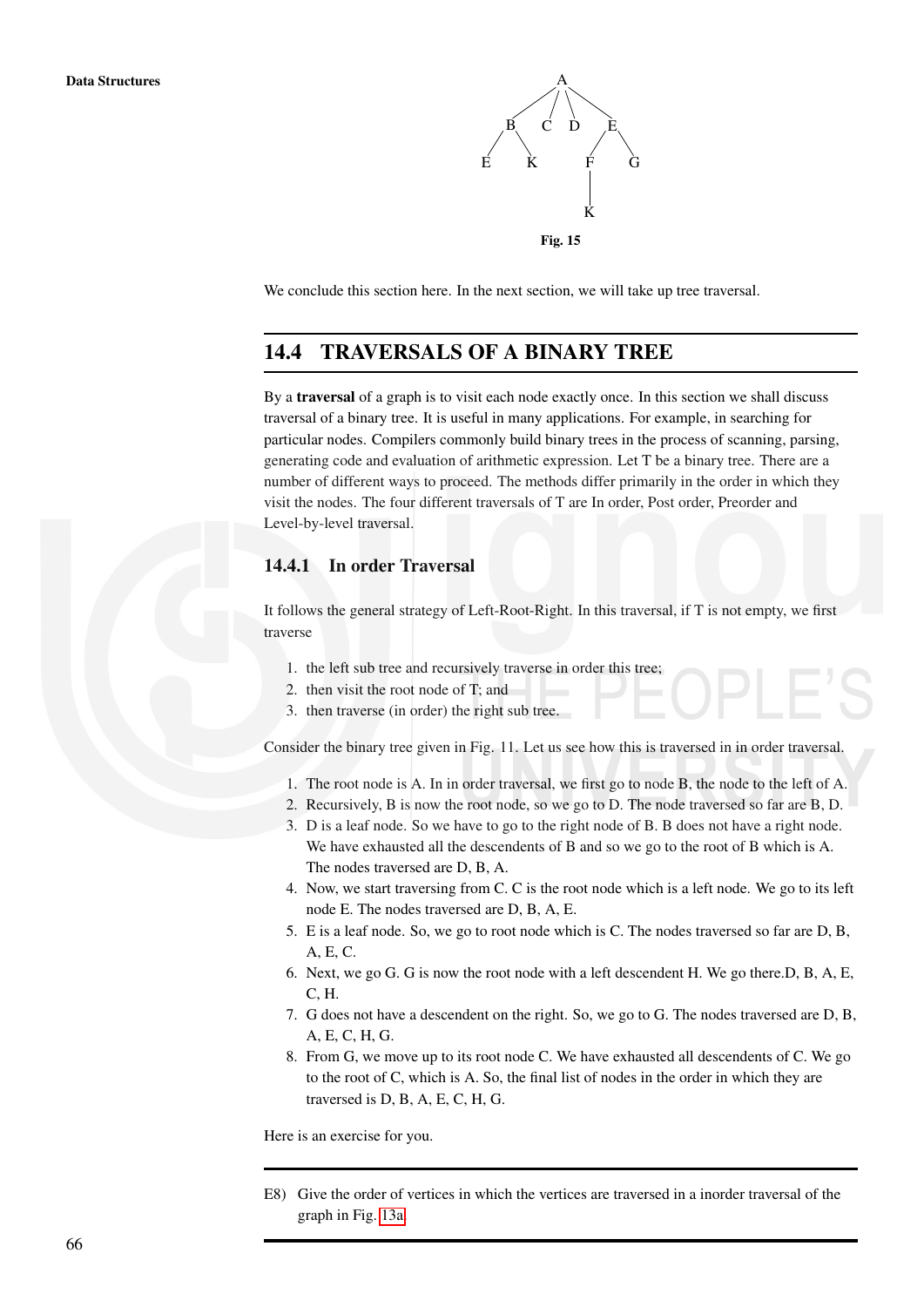

Fig. 16: Expression Tree

Fig. 16 is an example of an expression tree for  $(A + B^*C)$ - $(D^*E)$ 

A binary tree can be used to represent arithmetic expressions if the node value can be either operators or operand values and are such that:

- 1. each operator node has exactly two branches
- 2. each operand node has no branches, such trees are called expression trees.

Let us traverse this tree in in order traversal.

- 1. Tree, T, at the start is rooted at '−';
- 2. Since left(T) is not empty; current T becomes rooted at +;
- 3. Since left(T) is not empty; current T becomes rooted at 'A'.
- 4. Since left(T) is empty; we visit root i.e. A.
- 5. We access T' root i.e. '+'.
- 6. We now perform in order traversal of right(T).
- 7. Current T becomes rooted at '\*'.
- 8. Since left(T) is not empty; Current T becomes rooted at 'B' since left(T) is empty; we visit its root i.e. B; check for right(T) which is empty, therefore, we move back to parent tree. We visit its root i.e. '\*'.
- 9. Now in order traversal of right(T) is performed; which would give us 'C'. We visit T's root i.e. 'D' and perform in order traversal of right(T); which would give us'\* and E'.

Therefore, the complete listing is

A+B∗C−D∗E

You may note that expression is in infix notation. The in order traversal produces a (parenthesized) left expression, then prints out the operator at root and then a (parenthesized) right expression. This method of traversal is probably the most widely used. The following is a C function for in order traversal of a binary tree

```
void inorder (TNorePtr tptr)
    if (tptr ! = NULL){
         inorder (tptr->left);
         printf(''\%d'', tptr>data);inorder (tptr->right);
    }
```
Please notice that this procedure, like the definition for traversal is recursive.

## 14.4.2 Post order Traversal

In this traversal we first traverse left(T) (in post order); then traverse Right(T) (in post order); and finally visit root. It is a Left-Right-Root strategy, i.e.

### Traverse the left sub tree In Post order.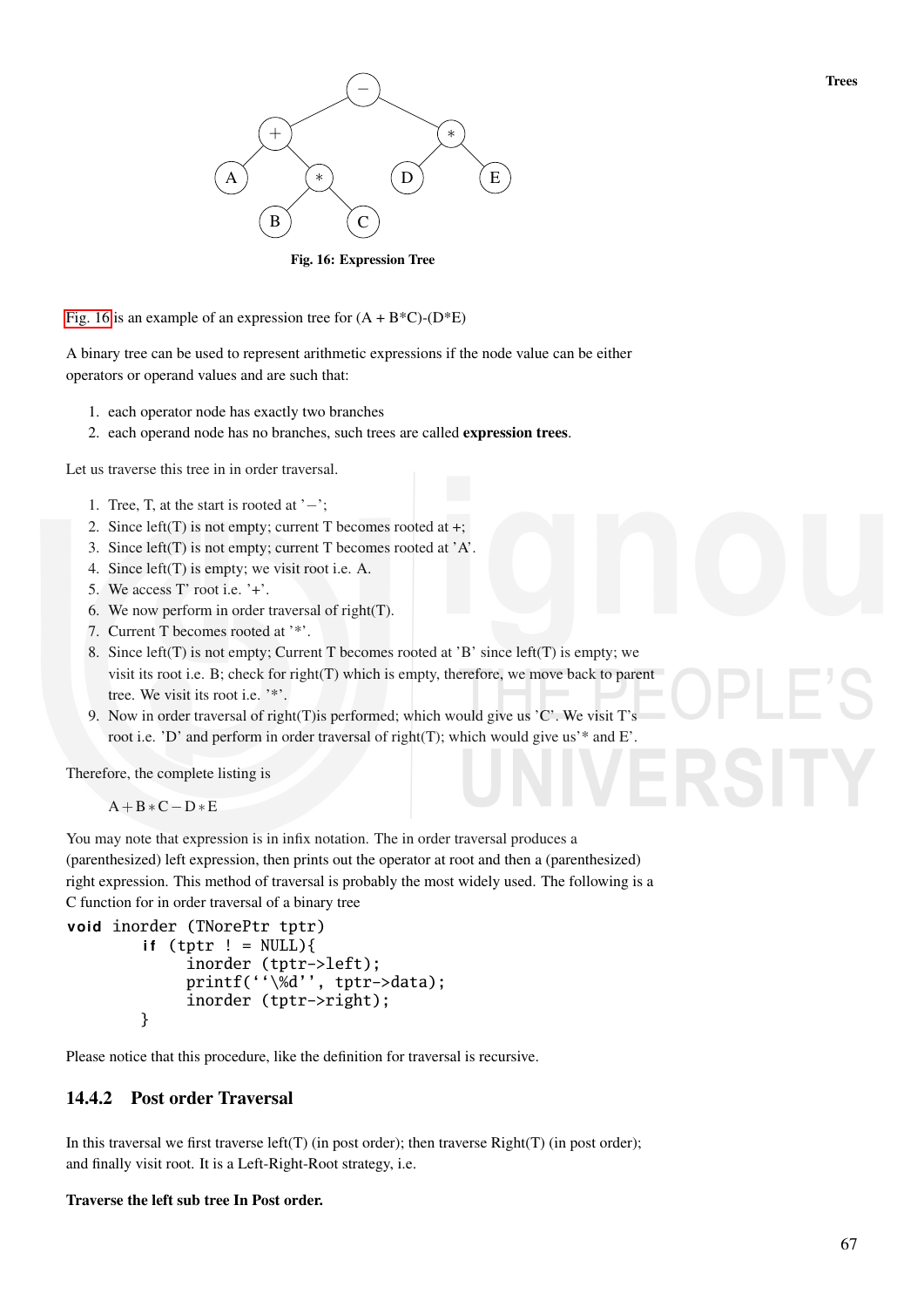### Data Structures Traverse the right sub tree in Post order.

### Visit the root.

For example, a post order traversal of the tree given in Fig. 16 would be

 $ABC*+DE* -$ 

You may notice that it is the postfix notation of the expression

 $(A + (B * C)) - (D * E)$ 

We leave the details of the post order traversal method as an exercise. Here is an exercise for you.

E9) Write a C function for post order traversal.

### 14.4.3 Preorder Traversal

In this traversal, we visit root first; then recursively perform preorder traversal of  $Left(T)$ ; followed by pre order. traversal of Right(T) i.e. a Root-Left-Right traversal, i.e.

### Visit the root

Traverse the left sub tree preorder.

Traverse the right sub tree preorder.

A preorder traversal of the tree given in Fig. 16 would yield

 $-+A*BC*DE$ 

It is the prefix notation of the expression

 $(A + (B * C)) - (D * E)$ 

Here is an exercise for you.

E10) Write a C function for preorder traversal.

## 14.4.4 Level by Level traversal

In this method we traverse level-wise i.e. we first visit node root at level 'O' i.e. root. There would be just one. Then we visit nodes at level one from left to right. There would be at most two. Then we visit all the nodes at level '2' from left to right and so on. For example the level by level traversal of the binary tree given in Fig. 11 will yield

### A B C D E F G H I J K

This traversal is different from other three traversals in the sense that it need not be recursive, therefore, we may use queue kind of a data structure to implement it, while we need stack kind of data structure for the earlier three traversals.

E11) Traverse the tree given in Fig. 17 in preorder, in order, post order and level by level giving a list of nodes visited. 68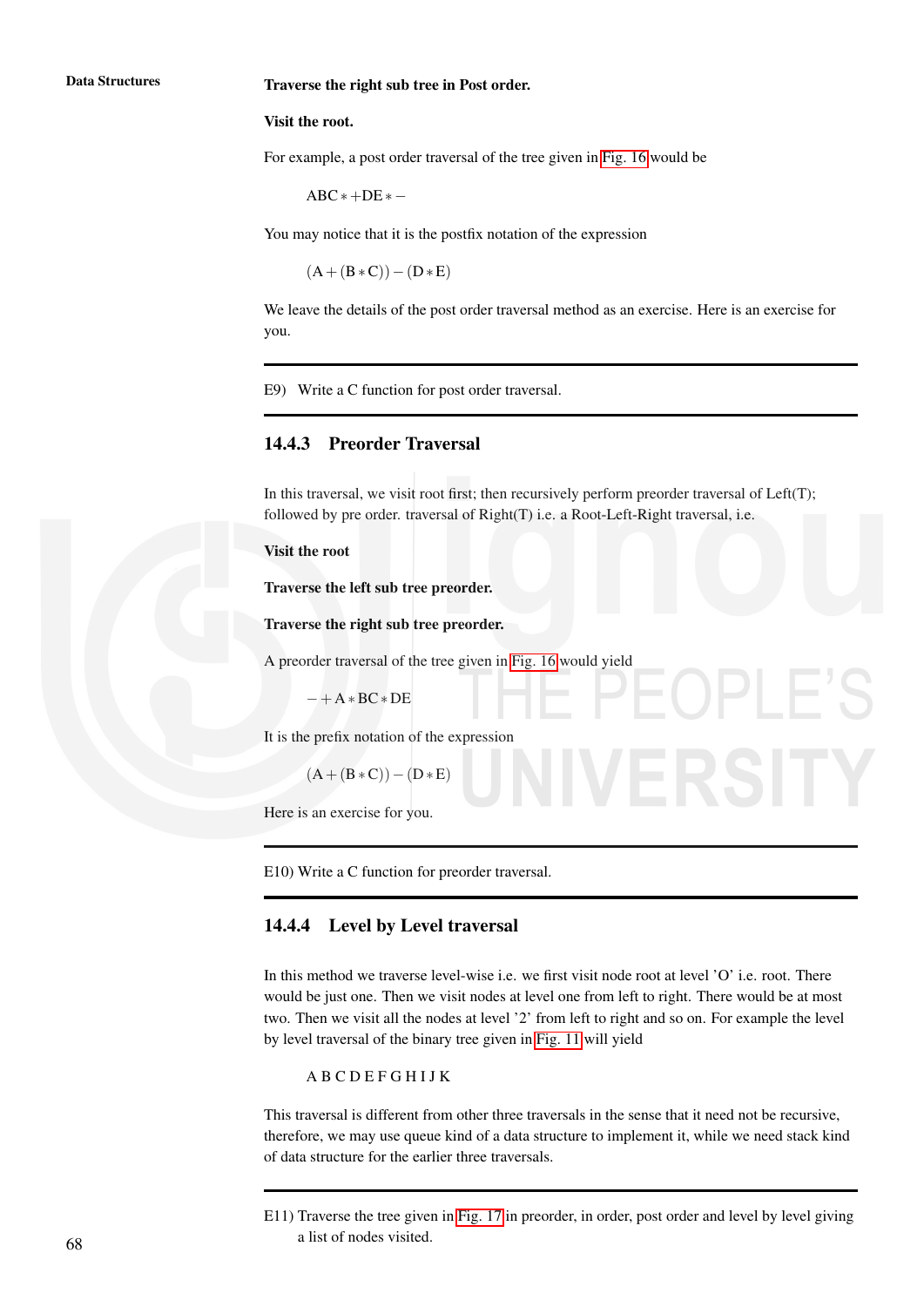

We close this section here. In the next section, we discuss binary search trees.

# 14.5 BINARY SEARCH TREES (BST)

A Binary Search Tree, BST, is an ordered binary tree T such that either it is an empty tree or

- 1. each data value in its left sub tree is less than the root value,
- 2. each data value. in its right sub tree is greater than the root value, and
- 3. left and right sub trees are again binary search trees.



Fig. 18b depicts a binary search tree, while the one in Fig. 18b is not a binary search tree. (Why ?) Clearly, duplicate items are not allowed in a binary search tree. You may also notice that an in order traversal of a BST yields a sorted list in ascending order.

## 14.5.1 Operations on a BST

We now give a list of the operations that are usually performed on a BST.

- 1. Initialization of a BST: This operation makes an empty tree.
- 2. Cheek whether BST is Empty: This operation cheeks whether the tree is empty.
- 3. Create a node for the BST: This operation allocates memory space for the new node; returns with error if no spade is available.
- 4. Retrieve a node's data.
- 5. Update a node's data.
- 6. Insert a node in BST.
- 7. Delete a node (or sub tree) of a BST.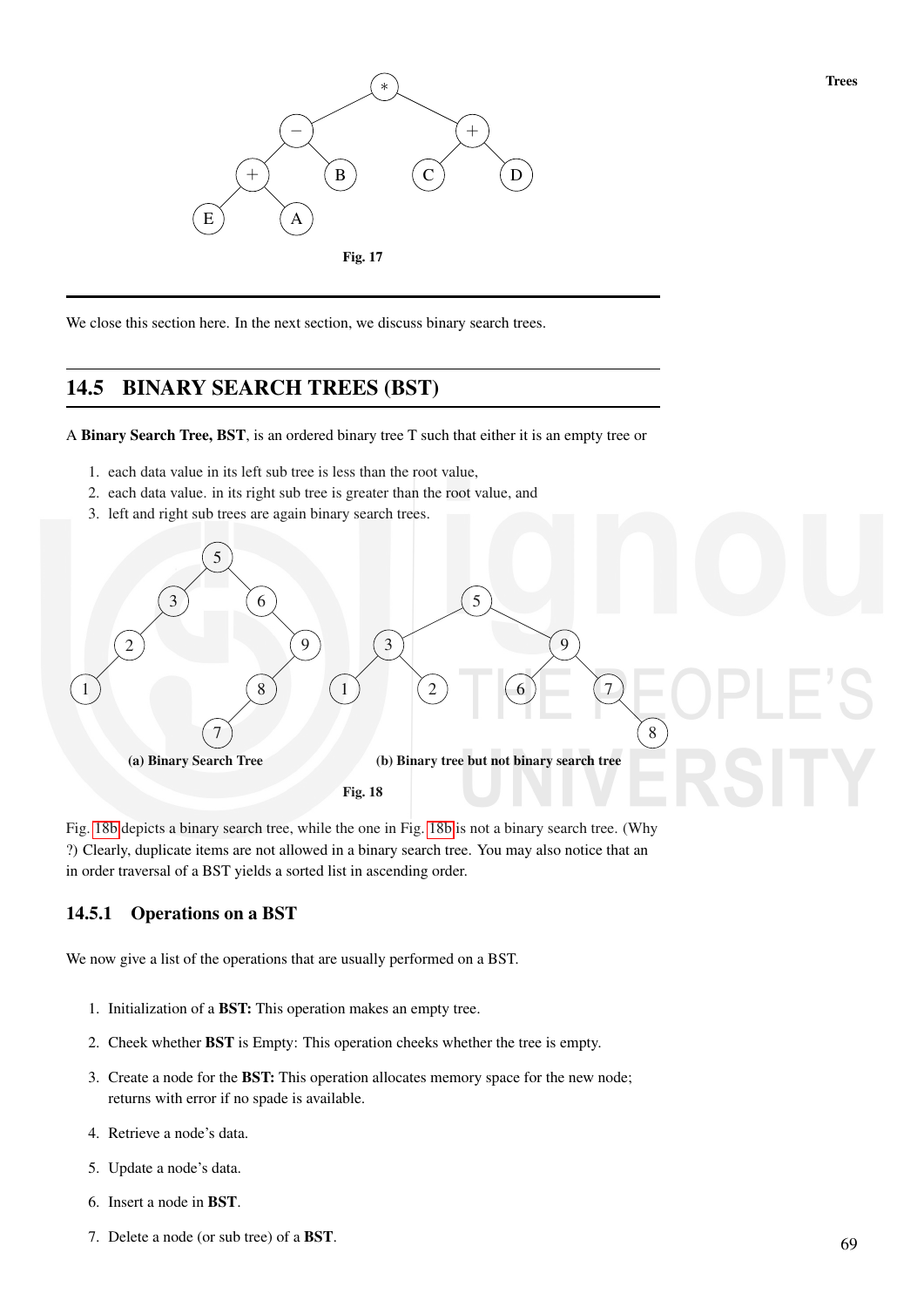- **Data Structures** 8. Search for a node in **BST**.
	- 9. Traverse (in inorder, preorder, or post order) a BST.

We shall describe some of the operations in detail.

## 14.5.2 Insertion in a BST

{

}

Inserting a node to the tree: To insert a node in a BST, we must check whether the tree already contains any nodes. If tree is empty, the node is placed in the root node. If the tree is not empty, then the proper location is found and the added node becomes either a left or a right child of an existing node. The logic works this way:

```
add-node(node, value)
    if (two values are same)
             duplicate;
             return (FAILURE)
    }
    else if (value \langle value in current node)
             if (left child exists)
                     add-node (left child, value);
             el s e{
                     allocate new node and make left
                     child point to it;
                     return (SUCCESS);
             }
    }
    else if (value > value in current node)
             if (right child exists)
                     add-node (right child, value);
             el s e{
                     allocate new node and make right
                     child point to it;
                     return (SUCCESS);
             }
    }
```
The function continues recursively until either it finds a duplicate (no duplicate strings are allowed) or it hits a dead end. If it determines that the value to be added belongs to the left-child sub tree and there is no left-child node, it creates one. If a left-child node exists, then it begins its search with the sub tree beginning at this node. If the function determines that the value to be added belongs to the right of the current node, a similar process occurs.

Let us consider the BST given in Fig. 19a.



Fig. 19: Insertion in a Binary Search Tree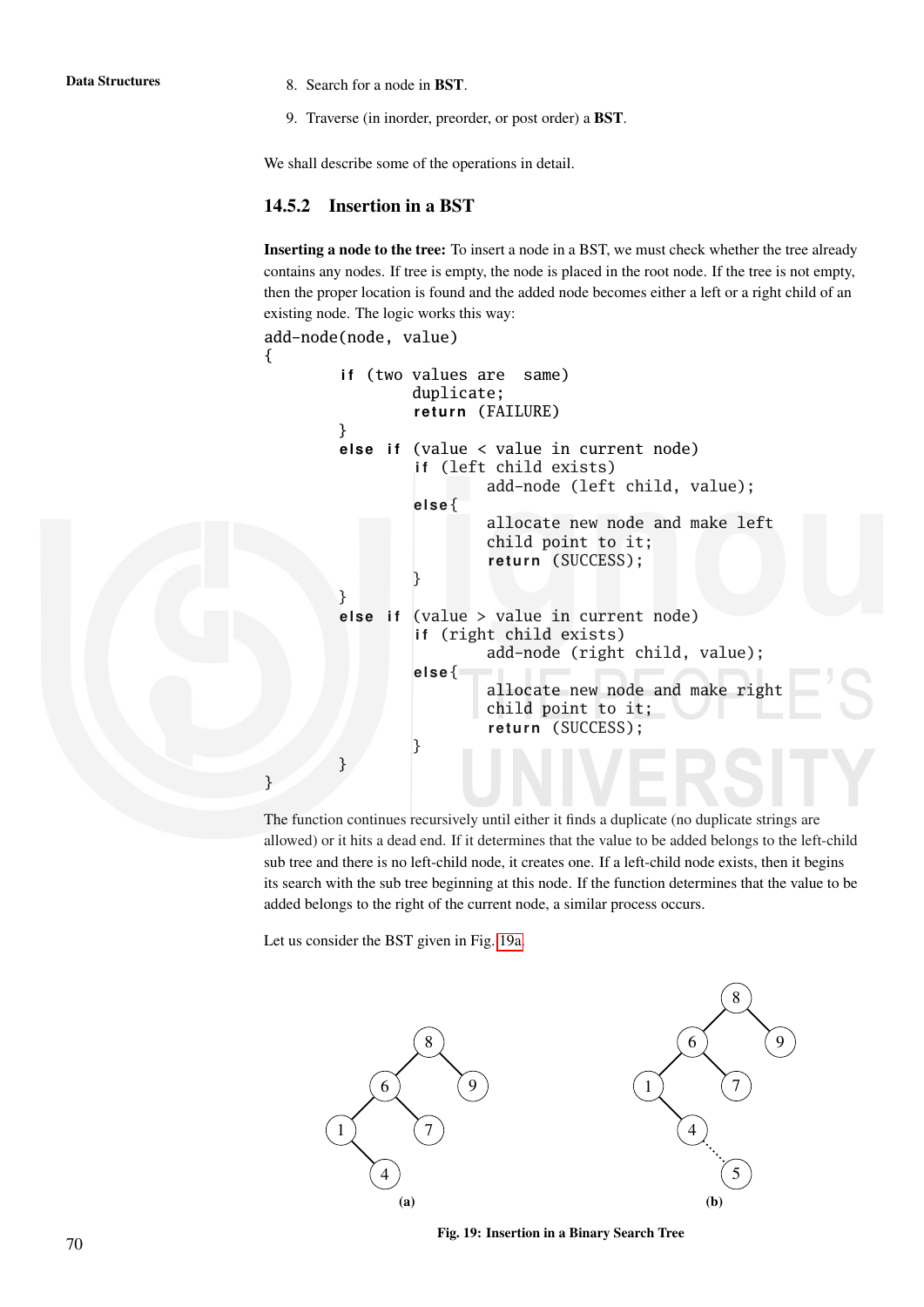If we want to insert 5 in the BST in Fig. 19a, we first search the tree. If the key to be inserted is Trees found in tree, we do nothing (since duplicates are not allowed), otherwise a nil is returned. In case a nil is returned, we insert the data at the last point traversed. In the example above a search operation will return nil on not finding a right, sub tree of tree rooted at 4. Therefore, 5 must be inserted as a right child of 4.

### 14.4.3 Deletion of a node

Once again the node to be deleted is searched in BST. If found, we need to consider the following possibilities:

(i) If node is a leaf, it can be deleted by making its parent pointing to nil. The deleted node is now unreferenced and may be disposed off. For example, we if we delete the node 4 in Fig. 19a the resulting BST will be the one in Fig. Fig. 20.



Fig. 20: Deletion of a Terminal Node

(ii) If the node has one child, its parent's pointer needs to be adjusted. For example for node 1 to be deleted from BST given in Fig. 19a the left pointer of node 6 is made to point to child of node 1 i.e. node 4 and the new structure would be as in Fig. Fig. 21.



Fig. 21: Deletion of a Node with one child

(iii) If the node to be deleted has two children; then the value is replaced by the smallest value in the right sub tree or the largest key value in the left sub tree; subsequently the empty node is recursively deleted. Consider the BST in Fig. 22a on the following page. If the node 6 is to be deleted then first its value is replaced by smallest value in its right subtree i.e. by 7. After we do this, the tree will be as in Fig. 22b on the next page. Now we need to, delete this empty node as explained in (iii). Therefore, the final structure would be as in Fig. 22c.

### 14.5.3 Search for a key in a BST

To search the binary tree for a particular node, we use procedures similar to those we used when adding to it. Beginning at the root node, the current node and the entered key are compared. If the values are equal success is output. If the entered value is less than the value in the node, then it must be in the left-child sub tree. If there is no left-child sub tree, the value is not in the tree i.e. a failure is reported. If there is a left-child subtree, then it is examined the same way. Similarly, if the entered value is greater than the value in the current node, the right child is searched. Fig. 23 on the following page shows the path through the tree followed in the search for the key H.  $\frac{71}{2}$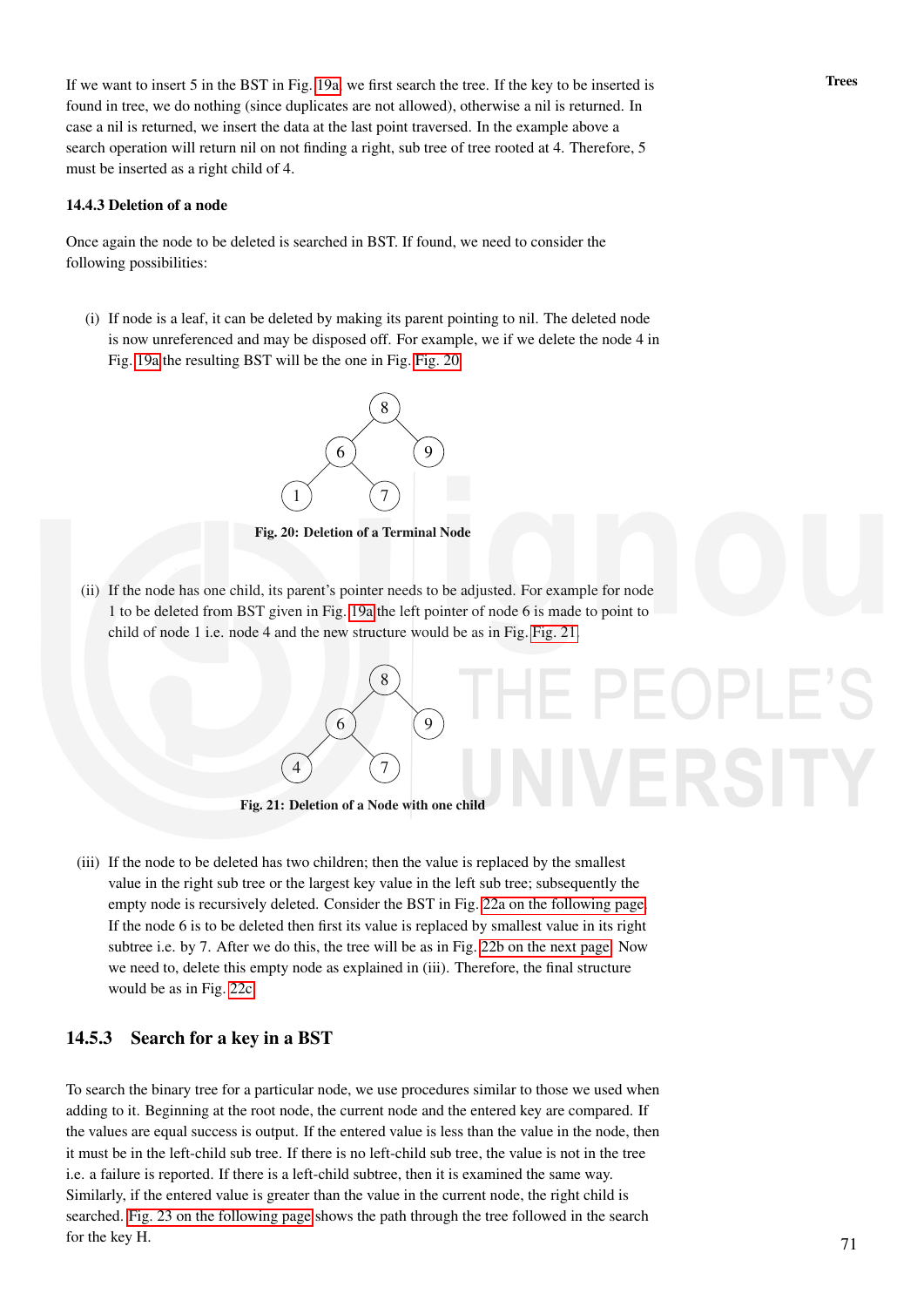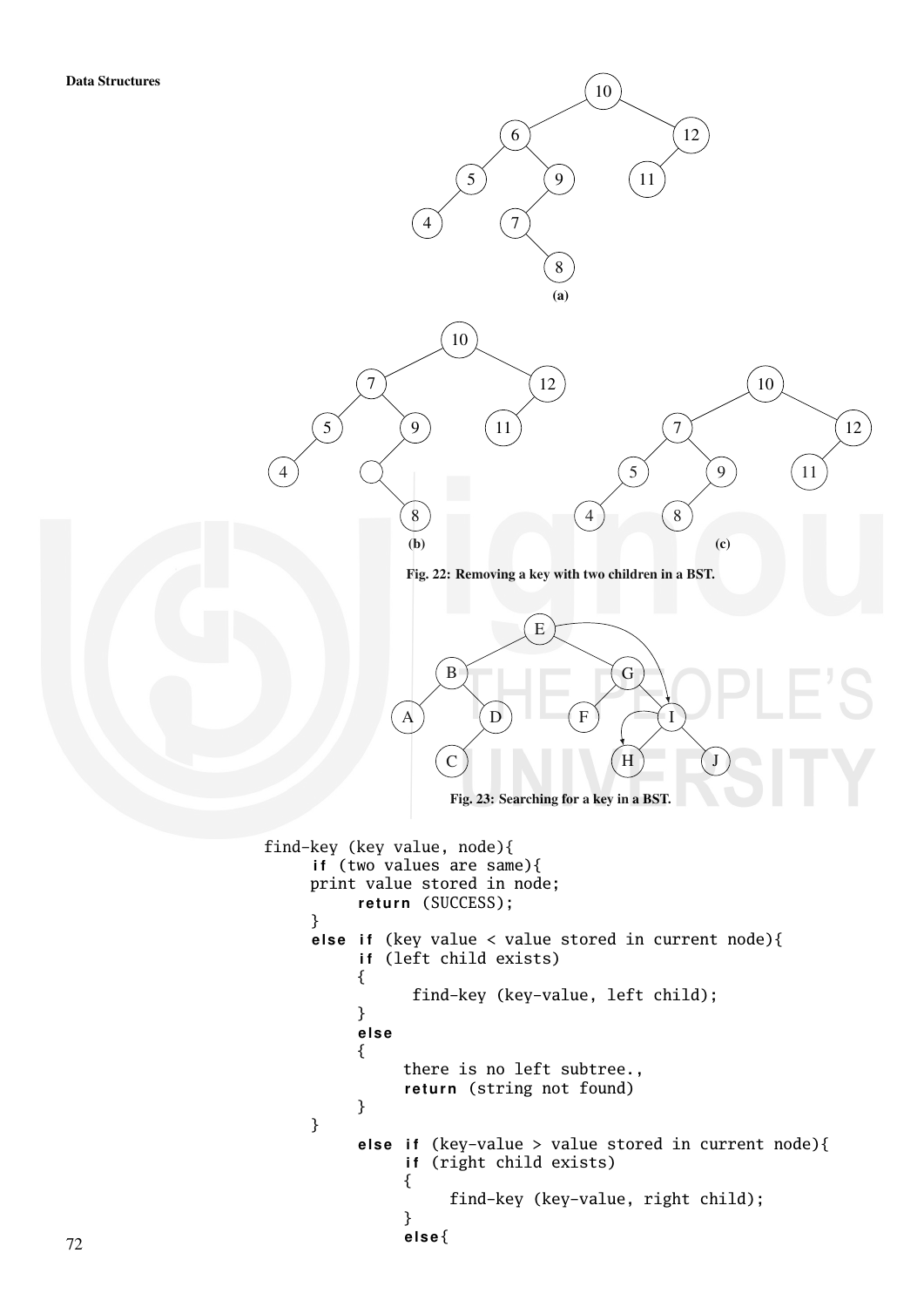# 14.6 SUMMARY

This unit introduced the tree data structure which is an acyclic, connected, simple graph. Terminology pertaining to trees was introduced. A special case of general case of general tree, a binary tree was focussed on. In a binary tree, each node has a maximum of two subtrees, left and right subtree. Sometimes it is necessary to traverse a tree, that is, to visit all the tree's nodes. Four methods of tree traversals were presented in order, post order, preorder and level by level traversal. These methods differ in the order in which the root, left subtree and right subtree are traversed. Each ordering is appropriate for a different type of applications.

An important class of binary trees is a complete or full binary tree. A full binary tree is one in which internal nodes completely fill every level, except possibly the. last. A complete binary tree where the internal nodes on the bottom level all appear to the left of the external nodes on that level. Fig. 6a shows an example of a complete binary tree. We conclude this section here. In the next section, we will summarise this unit.

# 14.7 SOLUTIONS/ANSWERS

E1) The Total number of different trees with 3 nodes are 5. See Fig. 24.

|  | $E^* \sim 24$ |  |
|--|---------------|--|

```
Fig. 24
```
# f,

 $E2$ 

| Node          | Level          | Degree         | Height   |
|---------------|----------------|----------------|----------|
| A             | 0              | 4              | $\Omega$ |
| B             | 1              | $\overline{2}$ | 1        |
| $\mathcal{C}$ | 1              | 0              | 1        |
| D             | 1              | 0              | 1        |
| ${\bf E}$     | $\mathfrak{2}$ | 0              | 1        |
| $\bf K$       | $\overline{2}$ | 0              | 1        |
| 1             | 1              | $\overline{2}$ | 1        |
| f             | $\overline{2}$ | 1              | 1        |
| g             | $\overline{2}$ | 0              | 1        |
| h             | 3              |                |          |

E3) B, A, F, D, G, C, E

}

```
E4) Postorder(TnodePtr tptr)
{
      If (tptr ! = NULL) {
           Postorder (tptr-> left);
           Postorder (tptr-> right);
           printf (''\%d'', \text{tptr-} > \text{data});
```

```
}
```